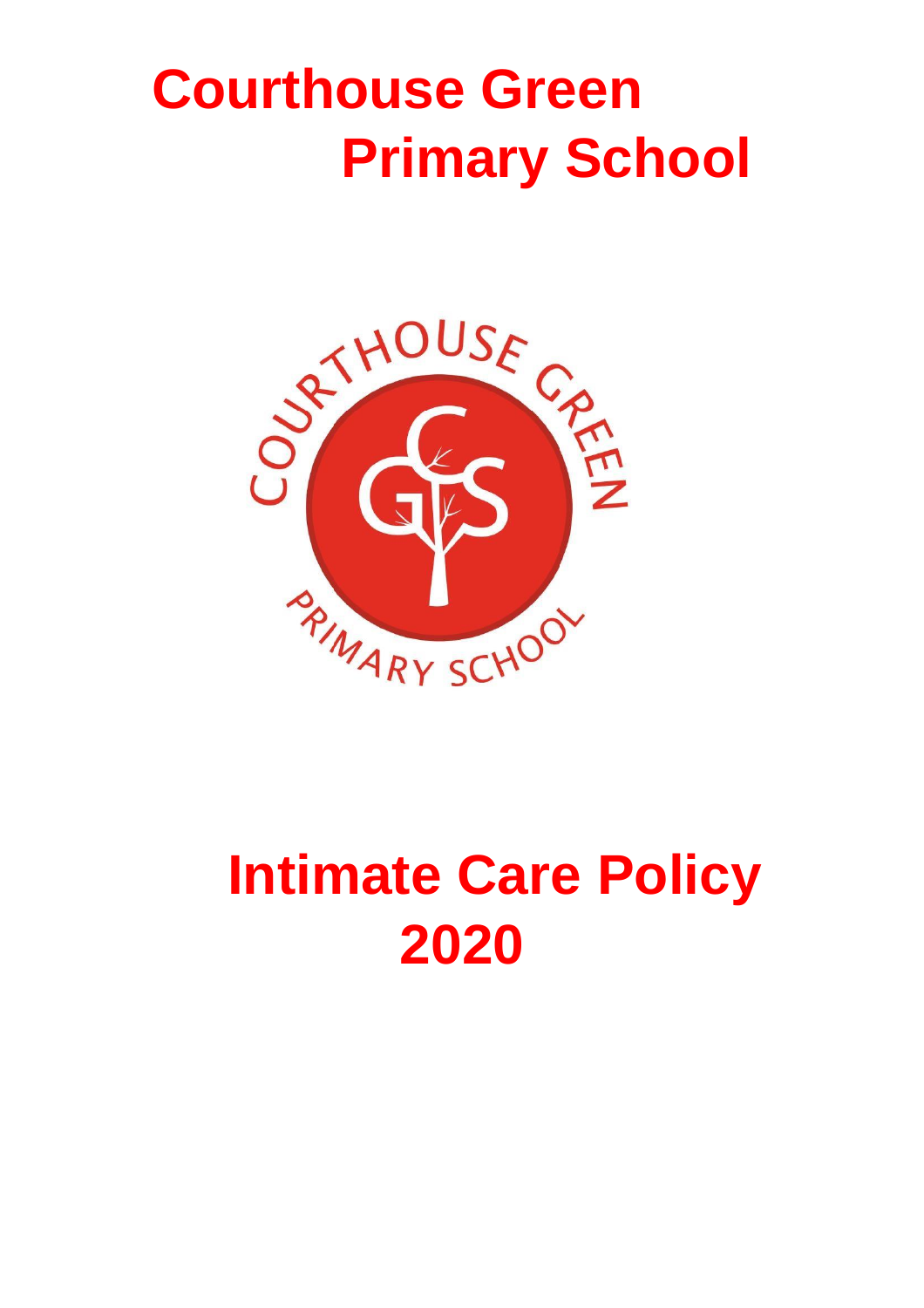## *This school is committed to safeguarding and promoting the wellbeing of all our children.*

## **Introduction**

Intimate care is any care which is associated with invasive procedures relating to bodily functions, bodily products and personal hygiene which demands direct or indirect contact with or exposure of intimate parts of the body, such as cleaning up after a child who has soiled themselves. In addition, some children may need help with dressing/undressing or using the toilet. Most children can carry out these functions themselves but it is recognised that some are unable to due to physical disability, learning difficulties, medical needs or needs arising from the child's stage of development.

This Intimate Care Policy has been developed to safeguard children, support staff and ensure good practice is followed. At Courthouse Green Primary School all staff are checked with the Disclosure and Barring Service (DBS) and we are committed to ensuring that all staff responsible for the intimate care of children will undertake their duties in a professional and caring manner at all times. We believe that the intimate care of children cannot be separated from other aspects of their learning and development and we believe that every child has the right to feel safe and secure. We do not discriminate against children who have not reached a stage where they can manage their own personal hygiene and as such welcome all children to participate in our school and provide appropriate support for each child on an individual basis. We recognise the need to treat all children with respect and dignity when intimate care is given. No child should be attended to in a way that causes distress, embarrassment or pain.

We aim to:

- Safeguard the rights and promote the welfare of all children and young people including those who may be more vulnerable to abuse.
- Provide guidance and reassurance to staff whose duties may include intimate care.
- Assure parents and carers that staff are knowledgeable about personal care and that their child's individual needs and concerns are taken into consideration.
- Remove barriers to learning and participation, protect from discrimination and ensure inclusion for all children and young people within our setting.

## **Our approach to Best Practice**

Individual intimate care plans will be drawn up for particular children as appropriate to suit the circumstances of the child.

We will work with parents of a child who requires intimate care to establish a preferred procedure for supporting the child.

Where these procedures may require specialist training, we will seek out training for the staff who will be involved in a child's care, ensuring that the child's key-person and at least one other member of staff accesses the training.

Staff members who are known to the child will take on that responsibility for changing children. The staff member who is involved will always ask the child for permission to assist them. The child will be supported to achieve the highest level of autonomy and independence that is possible given their age and ability. Careful consideration will be given to each child's situation to determine how many carers might need to be present when a child is toileted. Where possible one child will be catered for by one adult unless there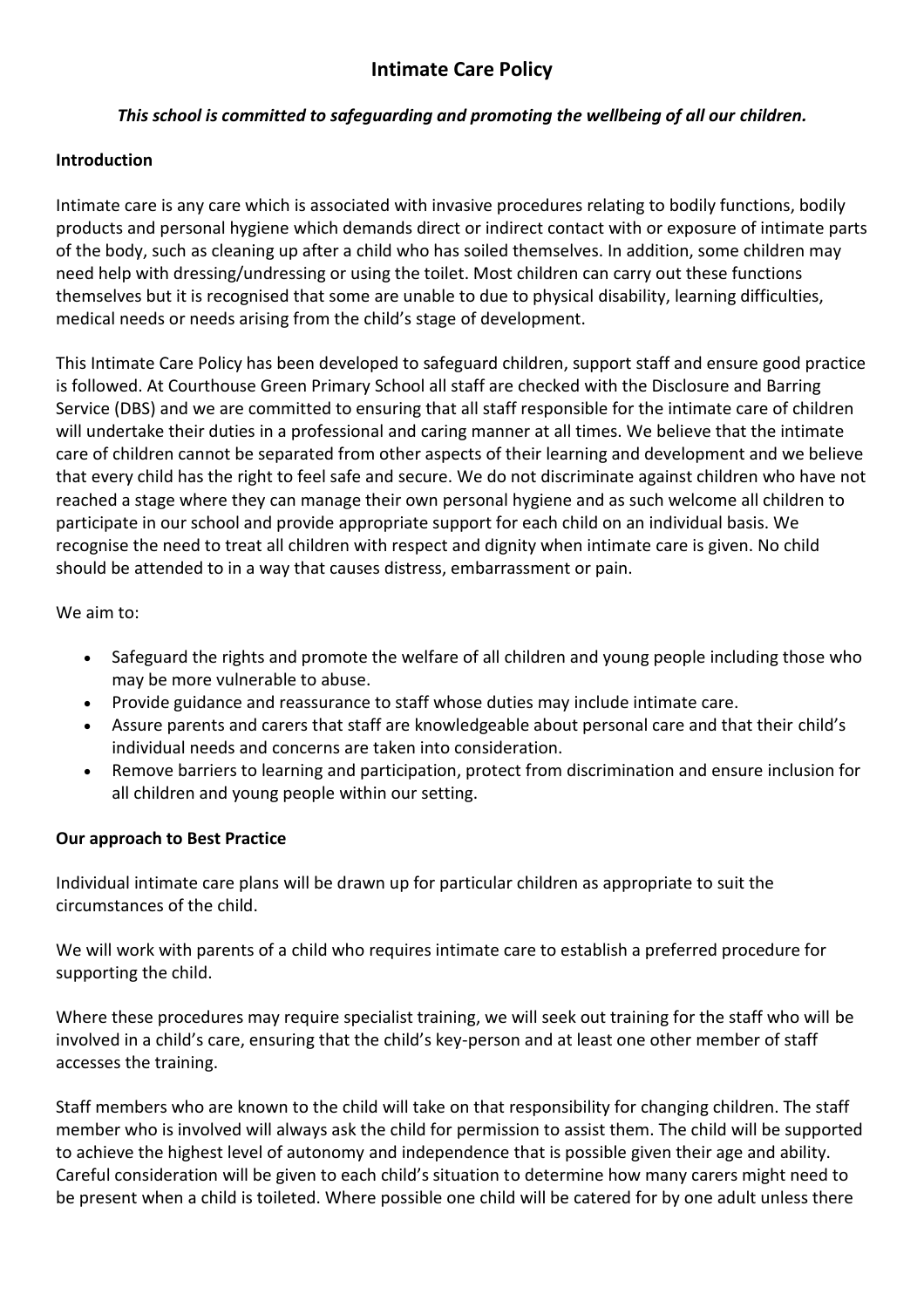is a sound reason for having more adults present. It is the parent's responsibility to provide nappies, disposal bags, wipes, changing mat.

### **Working with Parents**

We believe that our partnership with parents is an essential principle in our setting and is particularly necessary in relation to children needing intimate care. We recognise that the information required to carry out intimate care is gained from parents as is prior permission (see Appendix 1). We acknowledge that cultural influences may affect what is deemed 'intimate' and ensure we pay regard to social, ethnic and cultural perspectives through open dialogue with parents.

Parents should be encouraged and empowered to work with staff to ensure that their child's needs are identified, understood and met.

When any intimate care is carried out on children with individual care plans, it will be recorded on their own personal record (see appendix 2). All information concerning intimate care procedures is recorded and stored securely.

We appreciate that sometimes children have toileting 'accidents' which are out of character for them. In the event of this, and in the absence of a personal intimate care plan, the child would be fully encouraged and supported to achieve the highest level of autonomy that is possible given their age and ability. Staff will encourage the child to do as much for his/herself as possible and parents will be informed the same day. On the rare occasion that a child is soiled to a point where they are unable to clean themselves to a comfortable state, parents would be contacted immediately so that the child could be taken home for bathing.

### **The Protection of Children**

Child Protection procedures will be adhered to. All children will be taught personal safety skills carefully matched to their level of development and understanding to build their confidence and assertiveness about their own body and its worth. Confident and assertive children who feel their body belongs to them are less vulnerable to abuse.

If a member of staff has a concern about physical changes in a child's presentation, e.g. marks, bruises, soreness etc. s/he will follow our safeguarding procedures.

If a child becomes distressed or unhappy about being cared for by a particular member of staff, the matter will be looked into and outcomes recorded. Parents/carers will be contacted at the earliest opportunity as part of this process in order to reach a resolution.

If a child makes an allegation against a member of staff, all necessary procedures will be followed. (See Safeguarding and Child Protection Policy and Procedures)

## **Allegations of Abuse**

Personnel working in intimate situations with children can feel particularly vulnerable. This school policy can help to reassure both staff involved and the parents of vulnerable children. Action will be taken immediately should there be a discrepancy of reports between a child and the personal assistant. Where there is an allegation of abuse, the guidelines in the Child Protection procedures will be followed.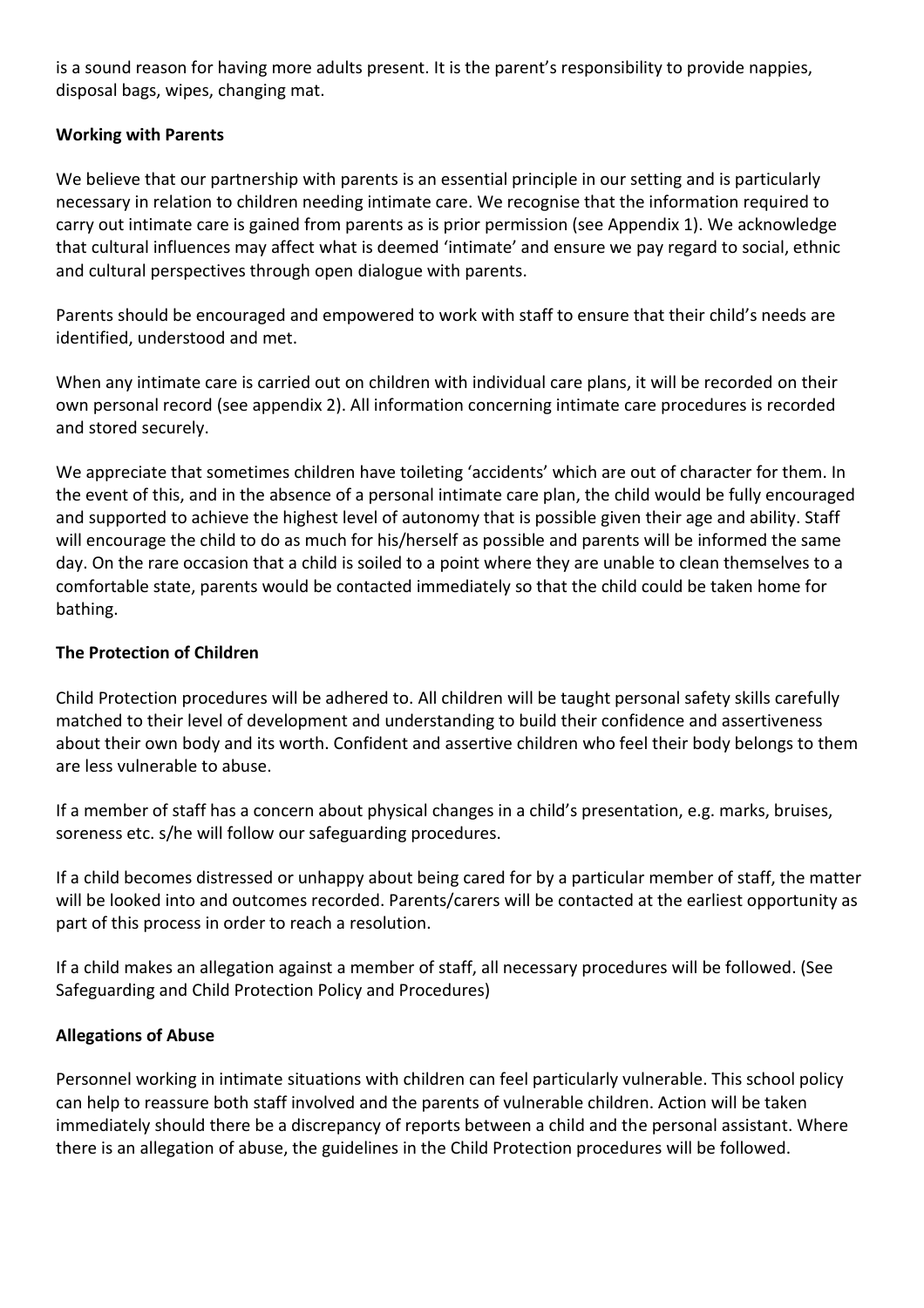#### **Health and Safety**

#### **Guidelines for Changing Children**

- If possible children should be changed standing up or using the variable height changing table (hygiene suite) to avoid staff lifting children.
- The child's skin should be cleaned with a disposable wipe.
- Nappy creams/lotions should be labelled with the child's name and used only if prescribed for that child (by their parents) they must not be shared.
- Disposable gloves should be worn when changing nappies. The nappy should be folded inward to cover faecal material and double wrapped in a nappy bag. Soiled nappies should be disposed of into the bin provided. The disposal bin should be lined and emptied daily, replacing the used bin liner.
- Any soiled or damp clothing should be placed in a plastic carrier bag in the bin provided in the hygiene suite.
- Once the child has been changed and removed from the changing area, the surface should be cleaned with an antibacterial detergent spray or wipe and left to dry.
- Gloves, apron and any items used for cleaning the changing area will be wrapped and disposed of via domestic waste.
- Hands should be thoroughly washed afterwards.
- Complete the intimate care record.

#### **Policies**

These guidelines should be read in conjunction with policies:

- Health and Safety Policy
- Child Protection and Safeguarding Policy
- Administering Medicine Policy
- Complaints Policy

The governing body reviews this policy every two years. The governors may, however, review the policy earlier than this, if the government introduces new regulations, or if the governing body receives recommendations on how the policy might be improved.

Reviewed and agreed: January 2020

Review date: January 2022